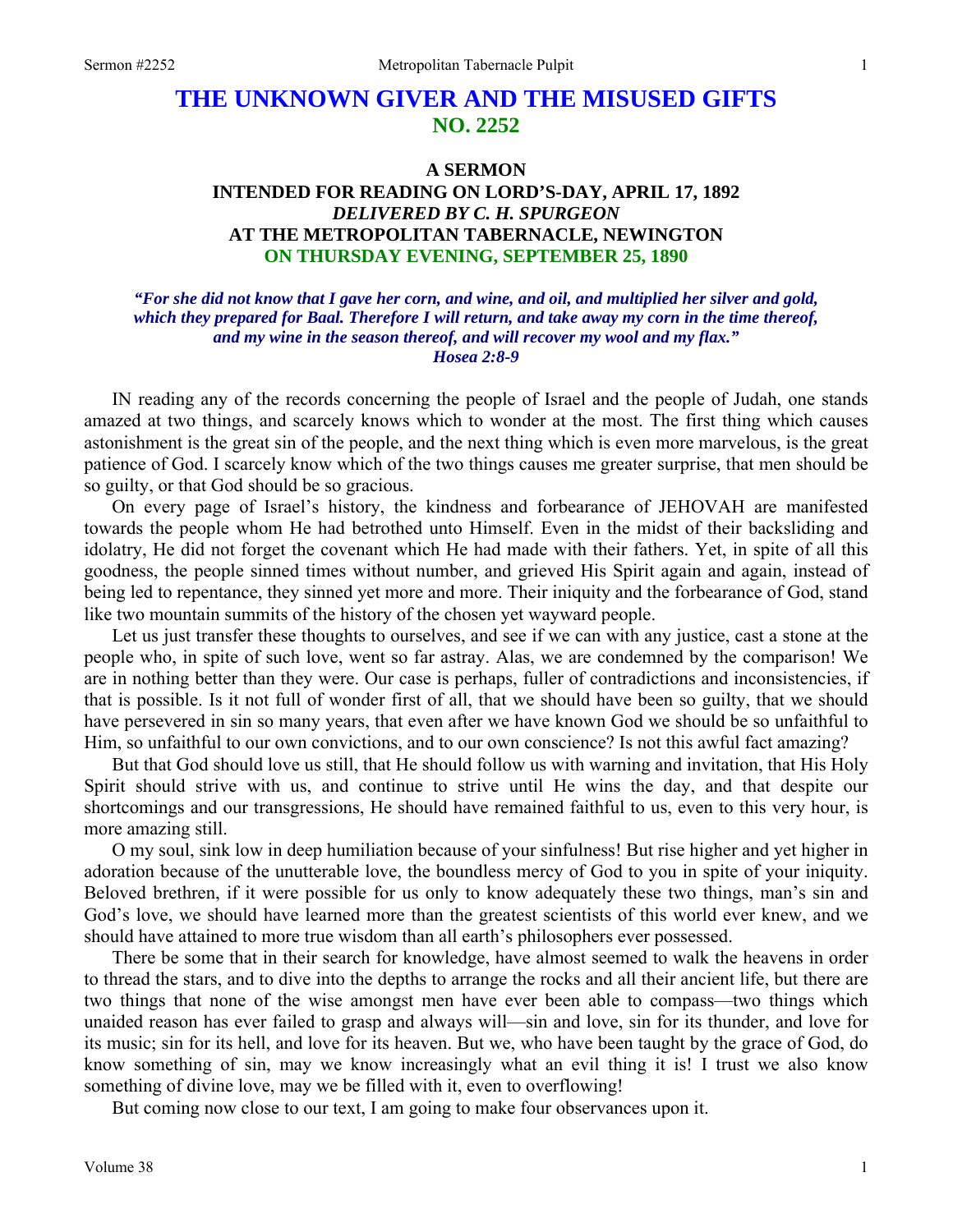The first will be one that seems self-evident, yet is often forgotten, namely, that *God is the Giver of every good gift*. "I gave her corn, and wine, and oil." In the second place, I will dwell upon the sad fact that *many seem not to know thi*s. "She did not know that I gave her corn, and wine, and oil." My third observation will be that *this ignorance leads to perversion of God's gifts,* the gifts of God were profaned by being "prepared for Baal."

In the last place, the solemn truth will demand our attention, that *this ill use of God's gifts causes God to withdraw them*. "Therefore will I return, and take away my corn in the time thereof, and my wine in the season thereof, and will recover my wool and my flax." We lose what we are determined to put to improper use. So you see that my discourse promises to be a very practical one.

**I.** The first thought in the text which claims our attention will be THAT GOD IS THE GIVER OF EVERY GOOD GIFT.

"I gave her corn, and wine, and oil, and multiplied her silver and gold." Whether we know it or not, it is true that "every good gift and every perfect gift is from above, and cometh down from the Father of lights, with whom is no variableness, neither shadow of turning." Do not then, exult over your brother if you are more richly endowed with God's gifts than he is, "For who maketh thee to differ from another? And what hast thou that thou didst not receive?" All things that we possess have been bestowed upon us, for it is as certain that we brought nothing into the world, as that we shall take nothing out of the world.

We receive everything from the great Distributor, who openeth His hand, and satisfieth the desire of every living thing. Though used with reference to a higher gift than any of those mentioned in the text, the words of John the Baptist are true concerning all God's gifts, "a man can receive nothing, except it be given him from heaven."

But someone may say, "Corn and wine are here mentioned first of all, surely these are *the fruit of tillage*. Men sow and reap. Men plant and gather grapes. How then, can these things be the gift of God?" Why, the moment we think seriously of this matter, we perceive that no husbandman can command a harvest! No vinedresser can be sure of fruit, unless He that rules the heavens and sends the dews, the rains, the snow, and the frosts, shall take care both of the budding vine and of the ripening clusters.

All that springs from the earth comes by a miracle of God's benevolence. If God withheld His hand, you might plow your land, but you would wait in vain for the harvest, an unfruitful season would not return to you even so much as the seed which you had sown. When famines come upon the nations because of blighted harvests, then men ought to understand that the corn, and the wine, and the oil are God's gifts, but alas, many are very slow to learn even that elementary lesson!

Perhaps others say, "Our share of these things comes to us as *the earnings of labor."* Of course, in some form or other that must be true. Ever since man fell, that word of God to Adam, "In the sweat of thy face shalt thou eat bread," has been the rule of life for his sons. If men do not till the soil, but dwell in cities, they must still work, but in less pleasant ways than the farmer knows. They may have to toil in murky workshops, where they would be glad to catch a breath of fresh breezes that come over the fields.

I know we get our bread by our work, but then, who finds us work? Who gives us strength to do it? Let God but withdraw from us His gracious power and our hands would hang feebly at our sides. You know how true this is. When you have been laid aside on the bed of sickness, then have you understood that unless God gave health, the breadwinner could not go forth to his service, and there would be nothing on the table for the wife and children. It is God that gives us our bread, however hard we work in order to earn it. Still have we need to present the petition that our Lord taught His disciples, "Give us this day our daily bread."

Besides this, the text also mentions *the gain of commerce*. "I multiplied her silver and her gold." Here also, God's hand is plainly seen. I admit of course, that men gain their silver and their gold by trading, but will the ship come home again in safety unless God watches over it? Will the men that go into the bowels of the earth to dig for minerals come up alive unless still the providence of God preserves them?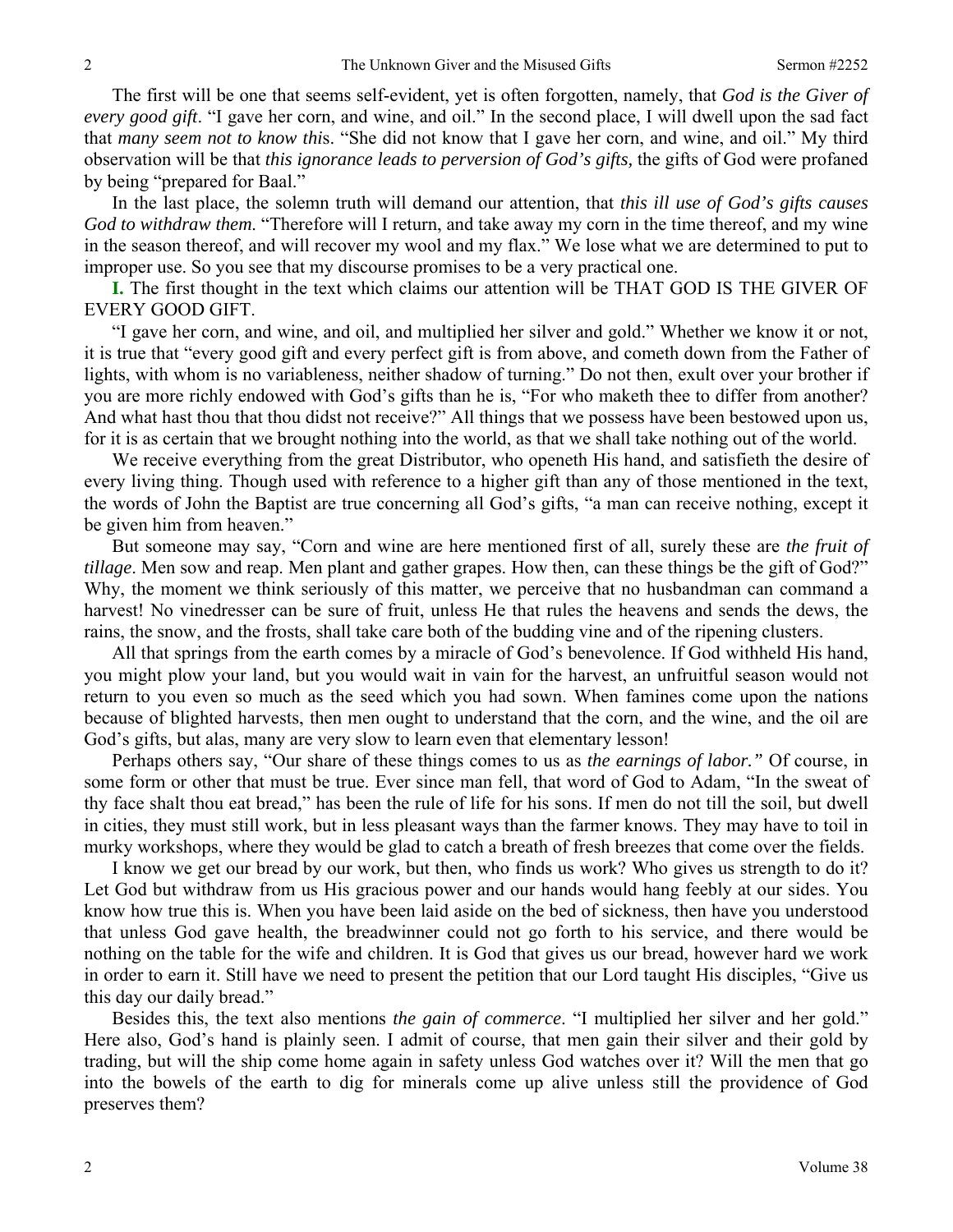Is not the benediction of heaven needed in every enterprise to which men can put their hand? "Except the LORD build the house, they labour in vain that build it: except the LORD keep the city, the watchman waketh in vain." The success of business is based upon a thousand conditions, and surrounded by many risks, as every merchant knows. How easily God can lay His finger upon any human scheme, and bring to nought all our plans!

They used to call those who engaged in commerce "merchant venturers," and they were rightly named. There is many a, "peradventure" about business life in these days of cruel competition, even in our home trade, and it is even more at a venture that a man goes to a far-off land for gain. God must give him success if he is to get it.

In our bills of lading we even now insert a clause by which the ship owner disclaims responsibility in certain contingencies, amongst which is mentioned "the act of God," and when men dispatch a vessel, they often pray, and they always ought to pray, "God speed the ship," for Godspeed is needed if it is to reach its destination safely.

But some come by their corn, and their wine, and their silver, and their gold by *the legacies of friends*. In such a case, you may easily trace the gifts of God. If your parents have left you sufficient for your maintenance, who gave you those parents? Who placed them in a position to be so generous to you? Who arranged the place and manner of your birth but the great Lord of providence?

If you are living in specially favorable circumstances, and are able to obtain food and the other necessaries of life, with a good share of its luxuries, which others can only gain by long labor, if at all, ascribe it I beseech you, to the bountiful providence of the Most High. If you do not give all the glory to the Giver of these gifts, surely you are forgetting your God.

And yet perhaps, another says, "I have not labored with my hands, but I am a man of resources. What I possess is *the result of thought*. I have carefully elaborated an invention, and in a few months I have been able to get for myself what others cannot get with a whole life of toil. Surely I may trace my prosperity to my capacious mind."

And if you do, you will be very foolish, unless you also adore the God who gave you your mind. By whose power is it that you have had the wit to gain wealth so speedily? I beseech you be humble in the presence of God, or you may in a few days lose your reason, for it has often happened that men who have had more wit than others have been among the first to lose it.

"Great wit to madness is allied." In many a case it has proved to be so. Remember Nebuchadnezzar, king of Babylon, builder of cities, inventor of great things, and yet, "He did eat grass as oxen, and his body was wet with the dew of heaven, till his hairs were grown like eagles' feathers and his nails like birds' claws," because he was proud and exalted himself against God, neither gave glory for His greatness to the Most High.

We therefore settle it in our hearts as true, once for all, that God is the Giver of the corn, and the wine, and the oil, and the silver, and the gold, and whatever temporal blessings we enjoy. If honestly gained, we trace them to His hand, and we should thank Him now and always for every good gift that we have received from Him.

I need not make a list of spiritual blessings, nor need I remind you that they all come from God. You know how dependent you are upon Him for them. By nature you are dead. What spiritual life can you get for yourselves without God? Can the dead make themselves live? When you have been made alive, you are pardoned, can you pardon yourselves? Whence can forgiveness come but from God?

You have more than pardon if you are a child of God, you are possessed of righteousness, how shall you ever have it but as God arrays you in the righteousness of Christ? Joy and peace are our portion, but both come by believing, they are the gifts of God.

Holiness too, and everything else that prepares us for heaven, and helps us to reach that blessed place, is the gift of God freely bestowed upon unworthy men. We were unworthy when He began to bless us, and we are unworthy still, yet the hand that at first bestowed the gift upon us, continues to enrich us every day in all bountifulness. Shall we not praise Him, lifting high our grateful song?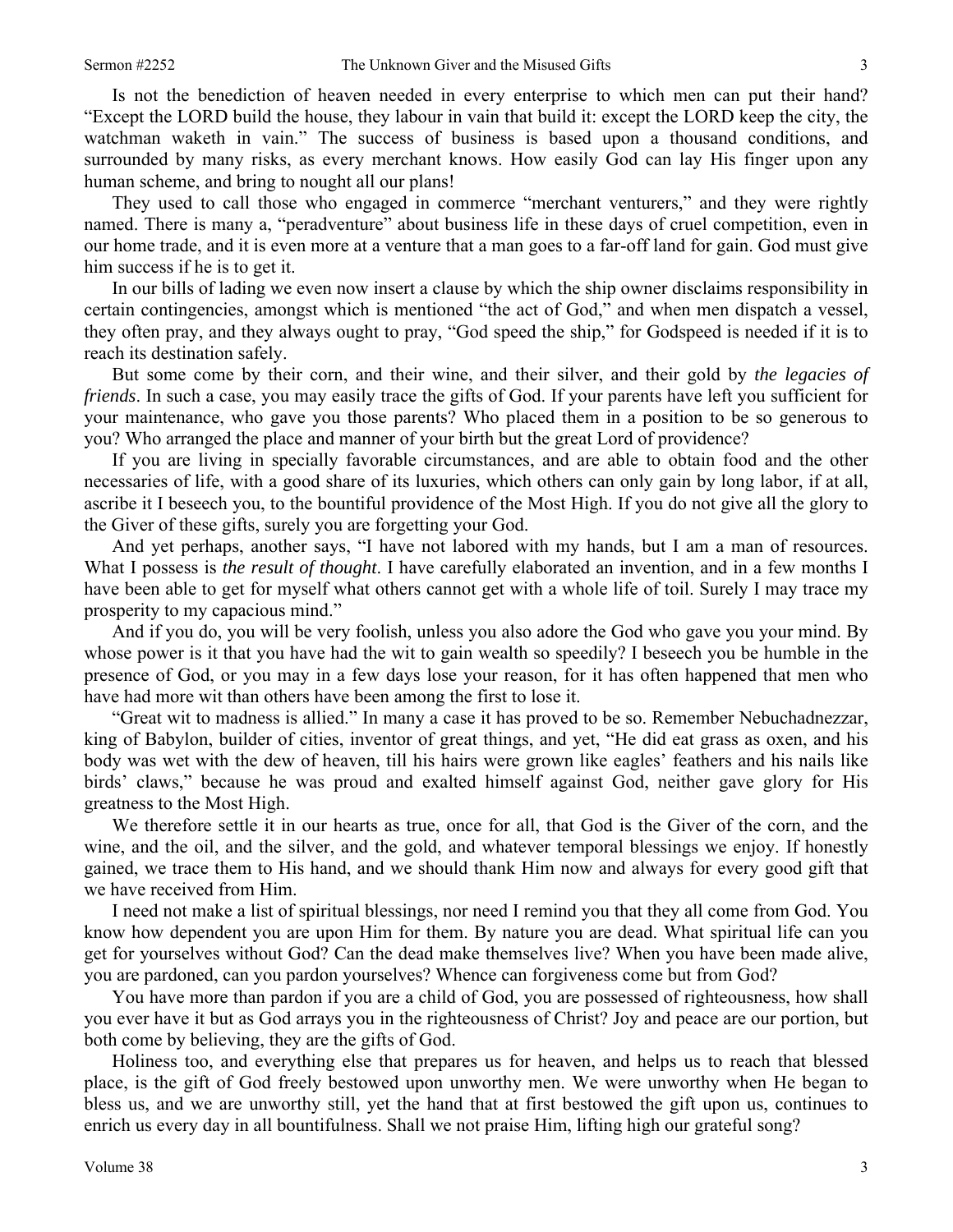*"Come Thou fount of every blessing, Tune my heart to sing Thy grace, Streams of mercy, never ceasing, Call for songs of loudest praise!* 

We will not withhold our thanks for such abounding goodness.

*"Oh, to grace how great a debtor Daily I'm constrained to be! Let that grace, now, like a fetter, Bind my wandering heart to Thee."* 

So much for the first point.

**II.** Now secondly, and we come closer to our text, MANY SEEM NOT TO KNOW THIS.

"She did not know that I gave her corn, and wine, and oil, and multiplied her silver and gold." She did not know, and in this lack of knowledge she stands not alone. There are great numbers in the world who do not know this elementary truth, that all good gifts, of any kind whatsoever, come from the hand of God. Why is this?

With some it arises from *natural ignorance*. Myriads of men know not God as yet, and they are to be pitied if they have not even heard of Him. I fear that in London there are many who have never received even the plainest instruction with regard to God and His Christ. It ought not to be so, seeing that so many in earlier years have passed through our Sunday schools. But all Sunday school teaching does not teach. There are many Sunday schools into which a child may go and come out again, and know but little that will abide with him. It is a pity that this should be the case, but facts go to show that I state no more than the plain truth.

There are many whom we may meet in the street who could give us no intelligent account of what they owe to God. They scarcely know who He is. They use His name as a part of their profanity and that is all. Brethren, I charge you, by the living God, that as far as your ability goes, you do not suffer a single person in London to be ignorant of God, and what men owe Him. With all your might instruct those with whom you come in contact concerning the great Creator, Preserver, and Judge of men, and show them how all our blessings are to be traced to His generous hand. Thus shall be laid a foundation whereon may rest a saving faith in our Lord Jesus Christ.

There are however, many more who from *thoughtless ignorance*, do not know that God gave them their providential mercies. Oh, what a thing it is that the bulk of the people by whom we are surrounded should have a thought for everybody but God! Some persons are strictly honest to their fellow men, but they never think that they owe God anything. Everybody is treated fitly by them except their Creator. They will be ungrateful to nobody but their very best Friend, and all for want of thought.

Is it not ten thousand pities that so many miss heaven from heedlessness, and that so many go down to hell for want of thinking how they may escape from it? "The wicked shall be turned into hell," says the psalmist, "and all the nations that forget God." What did these do who thus perish? Did they blaspheme? No, they only forgot God. Did they oppose His purposes? No, it is not said so, they *forgot*  God. That is all. He that forgets his king becomes a traitor. The soldier that forgets his captain becomes a deserter. The child that forgets his mother becomes a prodigal. But the man that forgets his God is the worst of all, his sheer thoughtlessness leads him to the abyss of woe.

Some lose sight of God because of their wrong thoughts. They look upon everything that happens as luck. "I was a lucky fellow," says one. "Wonderfully fortunate I have always been," says another, "I have always had good luck." So God is pushed from His throne, and men pay their tribute to an imaginary something which is really nothing, but which they call "luck."

If luck has actually done anything for you, then by all means worship luck and pay homage to it, but it is not so. Luck, fortune, and chance are the devil's trinity. If things have gone well with you, it has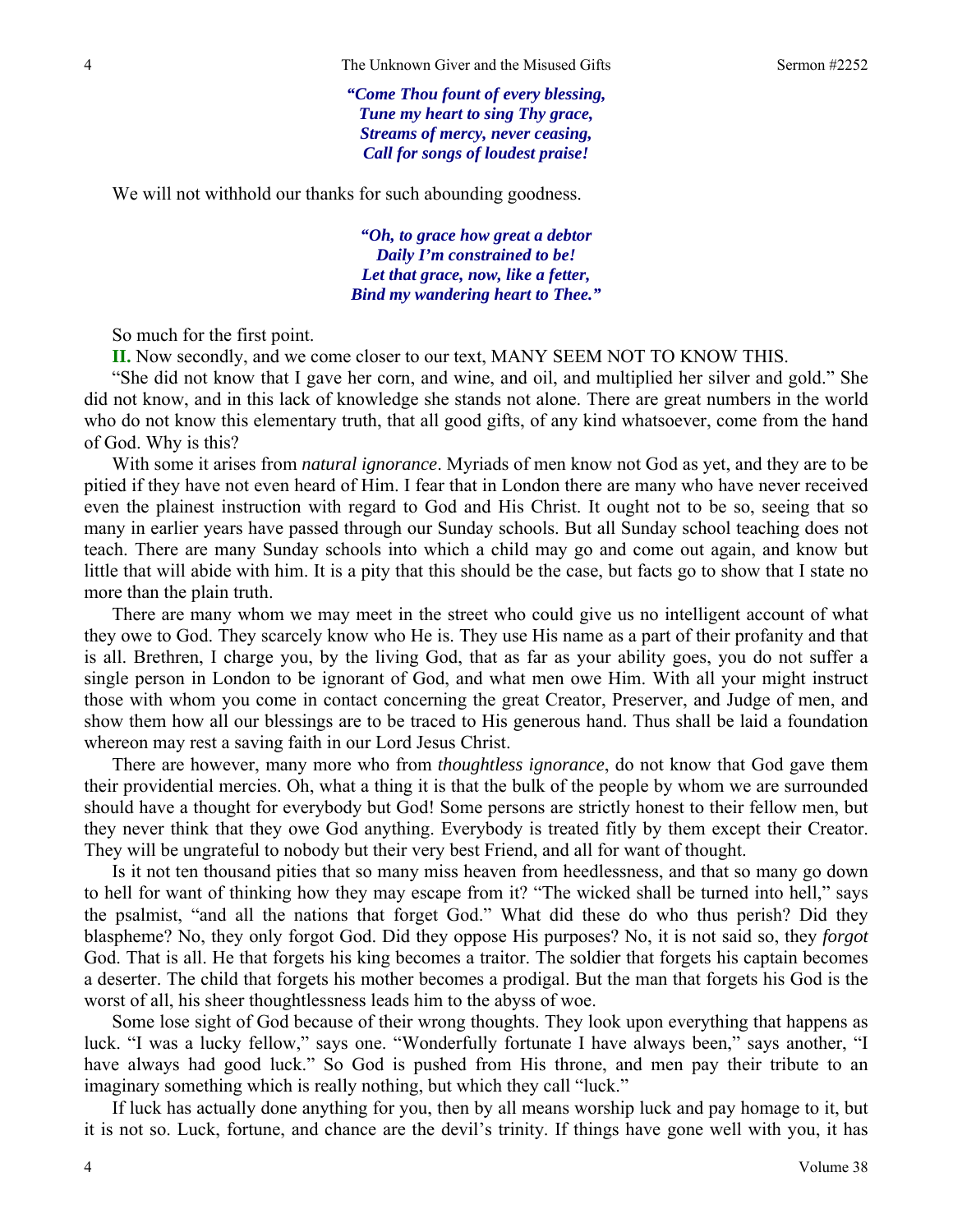been so because it has pleased the Most High to favor you. I pray that you may not be unmindful of the heavenly blessing, but thank your God, and bless His name.

"Well," says one, "I do not attribute my success to luck. I say I owe it to myself!" So you turn from your God and worship yourself do you? The Egyptians have been counted the most degraded people of this world in their worship. They worshipped onions, till Juvenal said, "O blessed people, who grow their gods in their own gardens!" But I do not think they were quite so degraded as the man that worships himself. If I could bring my soul to worship an onion, I could never degrade myself low enough to worship myself.

A man who makes himself his own god is mad. When you begin to adore yourself as a self-made man, you have surely come to the very abyss of absurdity and idolatry. "Know ye that the LORD, he is God; it is he that hath made us, and not we ourselves. We are his people, and the sheep of his pasture." Let us not then be guilty of the folly of forgetting him to whom we owe our all. "O come, let us worship and bow down; let us kneel before the LORD our maker." Still, alas, it is true that some, through their thoughtlessness or their corrupt thoughts about God, know not that He gave them their corn and wine and oil.

There are others who forget God from *assumed ignorance,* they know better, but they profess that they are too intelligent to believe in God. Do you often hear the proud boastings of such men? Oh! it is folly of the most profound kind for any man to think he is too intelligent, or too clever, to believe in God, or to trace anything to Him. "These things happen according to the laws of nature," they say. "The arrangements of nature are fixed and invariable." Thus "nature" becomes nothing more than a false god which they worship.

They have elevated a certain something which they call "nature" into the place of God, and they suppose that God is somehow tied by His own laws, and can never do any other than that which He has been accustomed to do, by such reasoning natural law is lifted up and made higher than the omnipotent God Himself. Go, you that worship nature, and worship her if you will. I have not generally found much worship in it.

I had a neighbor who said to me, "I do not go and shut myself up in the stifling atmosphere on a Sunday, I stop at home, and worship the god of nature." I said to him, "He is made of wood, is he not?" "What do you mean?" he said in some surprise. "I think," I answered, "that I have heard you at worship, and you seem to me, to adore your god by knocking him down." "Ah!" he said, "have you heard me playing skittles on Sunday?" "Yes," I said, "you are a pretty fellow to tell me that you stop at home and worship the god of nature. Your worship is all a lie."

When you hear men talk about this god of nature, it often means that they only want an opportunity of having more drink, or of amusing themselves, or of otherwise wasting the hours of God's holy day. As for us, I trust that we shall not assume an ignorance which is not ours. We know that God gave us all we have, and unto Him shall be the praise.

A great many have no real lack of knowledge at all if you search their minds. Theirs is a *practical ignorance*. They know not that God gave them these things, in the sense that they do not confess that it is so. They never speak about Him as the one who provides for all their needs, they never praise Him for His bounty. They may perhaps, jerk out a "Thank God," as a matter of common speech, but there is no thankfulness in their hearts. Practically, they live from year to year as if there were no God, and spend their time and their substance as if they were under no obligation whatever to the great Lord of providence. Practically it may be said of them, "They know not that I gave them their corn, and their wine, and their oil."

A lower depth is reached by those who do not recognize God because of their *willful ignorance,* who, because of their deeds of darkness, hate the light, and refuse to acknowledge the gifts of God. Our Father in heaven "maketh his sun to rise on the evil and on the good, and sendeth rain upon the just and the unjust." But the unjust do not receive the refreshing showers as from His hand, nor do those who are evil acknowledge that it is God's sun that shines upon their head. They hate God, and are willfully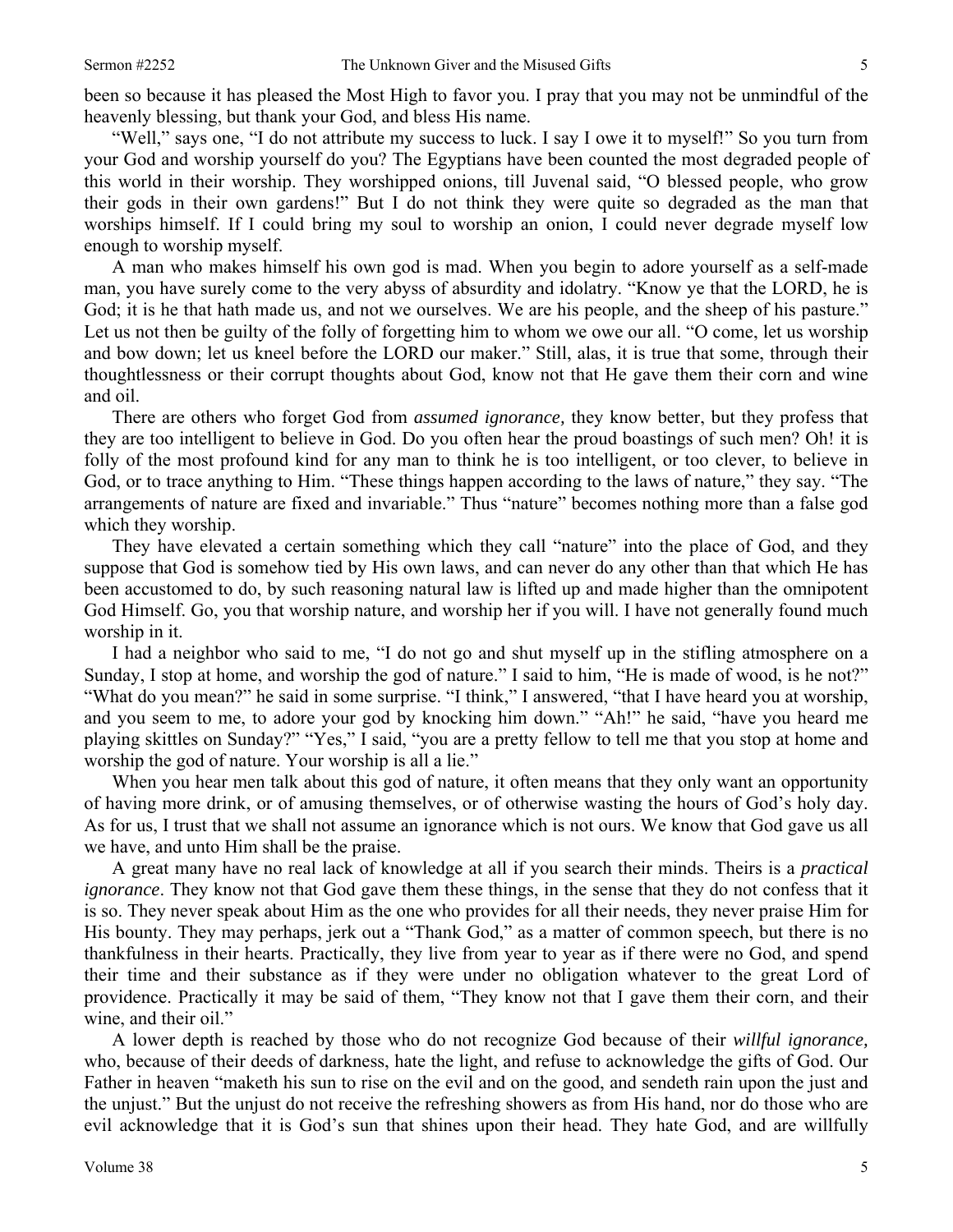ignorant, "having the understanding darkened, being alienated from the life of God through the ignorance that is in them, because of the blindness of their heart."

Now, it does seem to be a very grievous thing that men should be indebted to God for everything and should never praise Him, that they should every morning be awakened by the light that He gives, and every evening be helped to sleep by the shades of darkness with which He mercifully closes the day and curtains the night, and yet that they should never adore His name.

Am I not speaking to some here, who, through a tolerably long life, have never thought of their God, or whose thoughts concerning Him have been but fitful and feeble? I would like to hold you to your seat for a moment my friend, while I ask you whether you do not feel ashamed that you have never considered the claims of the Most High, or have never thought that He could have any claims, but have supposed that you had just to live to think of yourself and your friends, and perhaps of your fellow men, but never of your God?

His goodness has been practically denied by you. You have lived as if there were no God, or as if He were too far off to operate upon your life. You live as if you had received nothing from His hands. What you have received ought to have secured for Him your service. Yet what have you done? Does a man keep a cow without expecting its milk? Would he keep a horse without putting it to work? Would he own a dog if it did not fawn upon him and come at his call? Yet God has kept you all these years, and He has had nothing from you but sheer forgetfulness, or possibly, something worse than that.

What do you say to this? I press the matter upon you, and ask you to carefully review it before your own conscience and before the Lord, to whom you must one day give account. Seeing that you have received so much from Him, you should at the very least, acknowledge that He is the Giver of all your good things. May God the Holy Spirit make you confess that you have not dealt well with your God, and may He strive with you until, by His almighty grace, you shall be constrained to change your evil course, and acknowledge the goodness and mercy you have received from Him throughout your whole life!

**III.** In the third place, when men thus fail to recognize and acknowledge God's goodness, THIS IGNORANCE OFTEN LEADS TO THE PERVERSION OF GOD'S GIFTS.

See how God puts it with reference to the people of Israel, "I multiplied her silver and gold, which they prepared for Baal." What a depth of infamy it would be to receive the bounty of one king, and to pay homage therewith before the throne of his rival! This is what Israel did, and alas! too many imitate them today.

The people burned incense to the false god of the heathen on every hill. "She decked herself with her earrings and her jewels, and she went after her lovers, and forgat me, saith the LORD." This was a great iniquity. The very gold which God gave them they fashioned into ornaments for their idol, and poured out the wine that came as a gift from heaven, as an offering at Baal's shrine.

There was a certain Indian potentate who deposed his father from the throne, and then desired that father to send him his jewels, that he might wear them at his own coronation. These people desired God's gifts in order that they might present them to Baal, and alas! in this impiety they have many followers. How many there are who are using against God all that He has given them! They have prepared it for Baal.

We do this whenever the gifts of God are used *to augment pride*. This is a temptation that besets us all. We have all a tendency to swell and grow great, simply because God has given us more than other people, whereas that but makes us the greater debtors. I have heard that in the days of imprisonment for debt, there were people in prison who used to be quite proud because they owed ten thousand pounds, and who looked down with scorn upon a poor fellow who had come in there only owing a hundred pounds, or perhaps only a five-pound note. The more they were in debt, the more they thought of themselves.

Now, is not that the case with every proud man? Because you have greater ability, or greater wealth than another, you owe so much the more to God, and yet you are foolish enough to make that which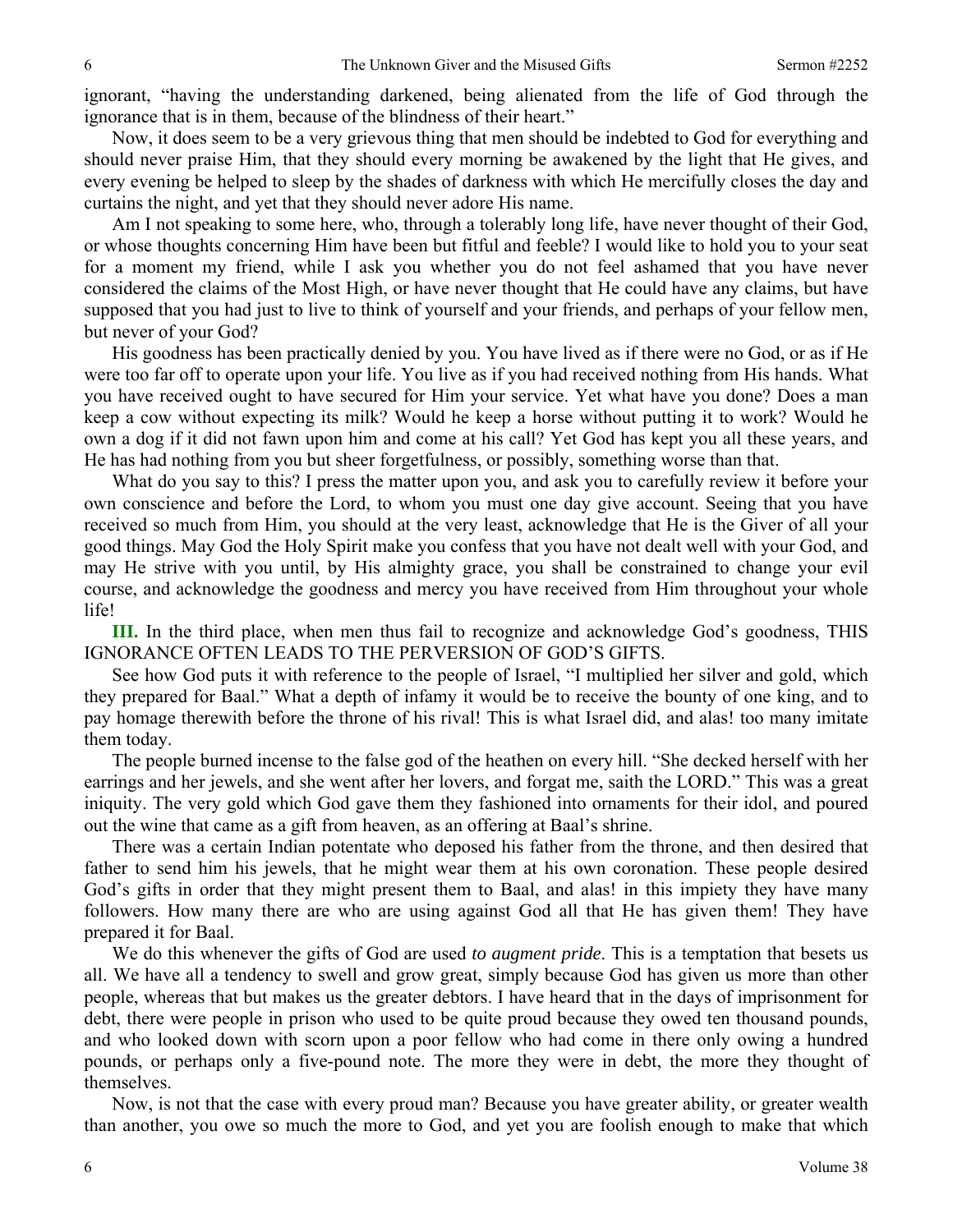ought to be a reason for being humble, a reason for being proud. God surely feels that His gifts are being misused when we handle them so as to make ourselves haughty and important. In doing this we forget Him who gave us all, even as Hosea in another place, says concerning the people, "According to their pasture, so were they filled; they were filled, and their heart was exalted; therefore they have forgotten me."

Moreover, the gifts of God are perverted when we use them *to justify sin,* setting our necks stiffly in the way of evil because, though we have wandered from God, the corn and the oil are still continued to us. "These are my rewards that my lovers have given me," said this nation that went after Baal, and therefore she thought that her worship of Baal was worthy to be continued.

How horrible a thing it is for a man to boast in his sin because God does not swiftly follow it with judgement and to continue therein because God does not at once withdraw His common mercies! Those, whose hearts are set in them to do evil because the sentence against the evil work is not executed speedily, shall have sore distress in the day when at last, the righteous God arises to judgement.

Again, God's gifts are ill-used when, because of the very abundance of them, we begin *to excuse excesses.* The drunkard and the glutton pervert what was meant to be a good gift into an occasion of sin and riot. God gives us all good things richly to enjoy, but when instead of enjoying them, men abuse them and ruin themselves, body and soul, by missing the gifts of heaven, it would be small cause for wonder if God was roused to remove the gifts put to such base use. And since so many of those around us abuse God's gifts in this manner, it behooves us, who desire to glorify God, to use all things with great temperance, and wholly to abstain from some things, lest we should cause our brother to stumble.

Equally bad is it when a man uses the gifts of God's providence so as *to foster selfishness*. His silver and gold are multiplied, he hoards it up and makes a god of it. The poor are at his gates. There let them keep, why should he trouble about them? The church of God needs his aid. Let it need it. It shall have nothing from him.

"Soul," says such a man, "thou must lay up much goods for many years." And when he has effected his purpose, then he talks to his own soul again, poor creature that it is, and says, "Soul, thou hast much goods laid up for many years: take thine ease; eat, drink, and be merry." He has made a god of his goods, and thus he has perverted God's gifts and used them to God's dishonor. He has given them to Baal.

It grieves one's heart to see gifts of God used *to oppose God*. What would you have thought of David, when Jonathan gave him his sword and bow, if he had taken the sword and cut off Jonathan's head, or if he had fitted an arrow to the string, and shot Jonathan in the heart? It would have been base ingratitude. But men fight against God with God's own gifts.

A woman endowed with beauty, the rare gift of God, uses it to ensnare others to sin. God gives us garments and there are some who use their very garments for nothing else but pride, and who go through the world with no motive but display. A man has a musical voice given to him, but he sings what God cannot be pleased to hear, and what no man or woman ought to listen to. Another has great intellect, and he gives himself up to pulling the Bible to pieces, and as far as he can, to destroy much good. Another has a voice that is clear and loud, and he has much skill in using it, and you hear him stand up to lead others to war against their Maker, and to sin with a high hand against the King of heaven.

Oh, the pity is that there should be so much of good in the world, all heaped up to rot—that so many gifts of God should be used by men against Him! When those in high authority oppress the righteous, they use their authority against God, and when men in high standing are seen at police courts advocating that which is injurious to morals, they not only degrade themselves, but they make us think that the "nobility" with which they are said to be endowed must be a myth.

God keep us all, dear friends, from ever using the gifts of our Maker against our Maker, and we are certainly acting against Him when we go contrary to anything that is honest, lovely, and of good repute, and when in any way, we sanction that which will do our fellow creatures wrong, and will be injurious to the interests of true righteousness, and the advancement of the Kingdom of Christ!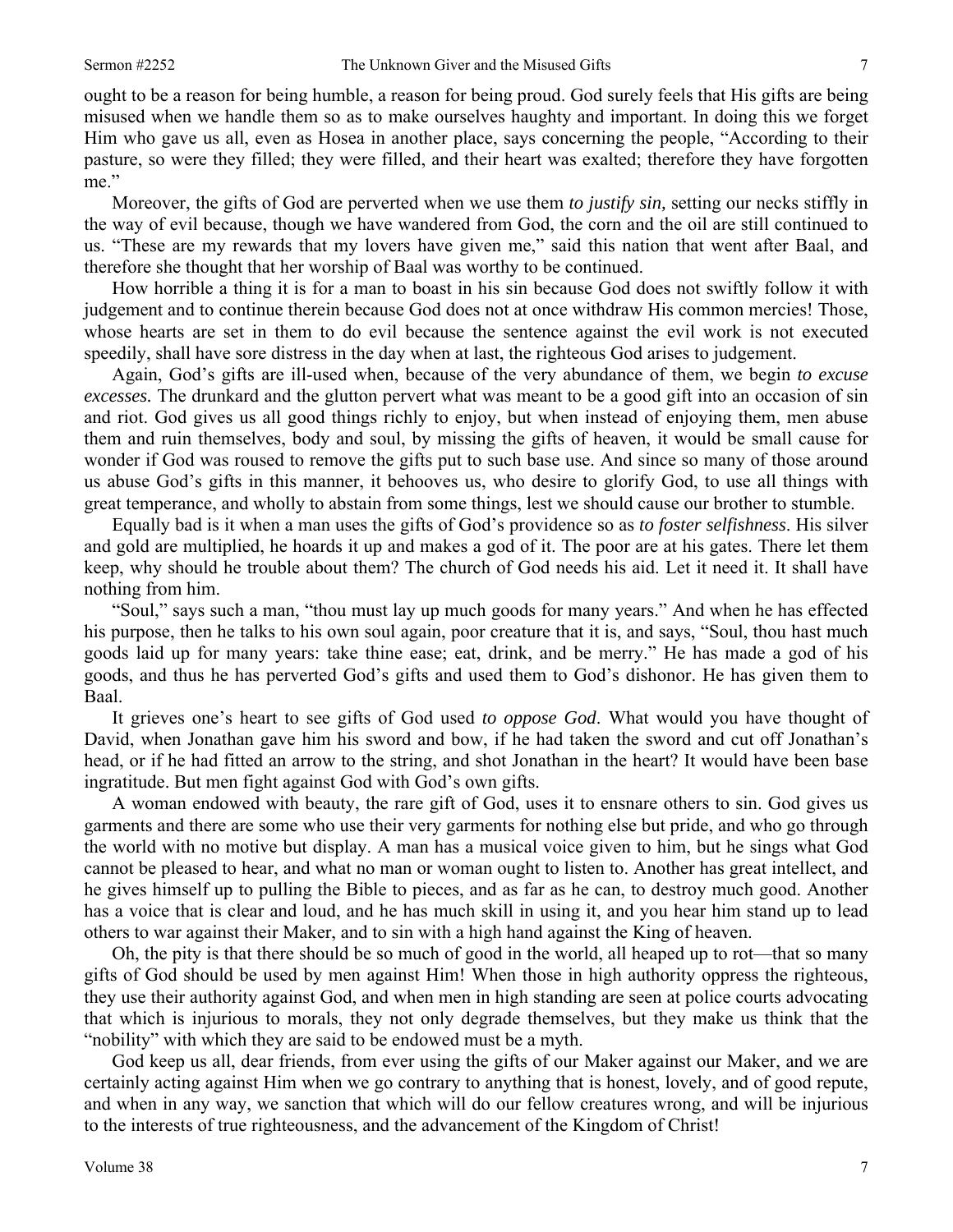My text is sadly true with reference to many, "She did not know that I gave her corn, and wine, and oil, and multiplied her silver and gold, which they prepared for Baal." They prepared for God's enemies what God Himself had given to them, and what He meant to be used only for His own glory.

**IV.** And now my fourth observation is this, THIS PERVERSION OFTEN MOVES GOD TO WITHDRAW HIS MISUSED GIFTS. "Therefore will I return, and take away my corn in the time thereof, and my wine in the season thereof, and will recover my wool and my flax."

God has given many of you a great many mercies. Remember that if you become proud of them, if because you have become fat, like Jeshurun, you begin to kick, He can take His gifts away. If you forsake God who made you, and lightly esteem the Rock of your salvation, He will forsake you and withdraw His bounty.

He can withdraw His gifts *easily*. "Riches certainly make themselves wings; they fly away as an eagle toward heaven." You have seen the crows on the plowed field, have you not? There they are, blackening the ground. But clap your hands and they are gone. So have we often seen it with a man's wealth. There has been a little change in the money market, some little turn in commerce, and all his money has taken to itself wings and flown away.

Is it health and strength that you have, or great wit? Ah, sir, a puff of wind may take away life, a little gas may be fatal to health! We know not what dependent creatures we are. God can easily take away the blessings which He gives, therefore let us remember Him in the use of them. "Whether, therefore, ye eat or drink, do all to the glory of God."

Moreover, God can take away His gifts *unexpectedly*. In the text, He says, "I will take away my corn in the time thereof," that is, in harvest, "and my wine in the season thereof," that is, just at the time of vintage. When it seemed as if the harvest and vintage were secure, God would send a sudden blight upon both, and they would perish.

God can take things away when they almost touch the tips of our fingers, and He can easily deprive us of misused blessings at the very moment when we think we are most sure of them. "There's many a slip 'twixt the cup and the lip," and there is many an occasion of final disappointment when we think we have succeeded. We are only secure as we trust in the Giver of all good.

God can take away these things *rightfully*. What would you do yourself if you had one whom you fed who was always kidding against you? Would you feed a dog that was always barking at you and trying to fly at you and do you mischief? Is it not right that God should take away providential benefits from men when they misuse them, and pervert them to His dishonor? It is of His grace that these things are ours at all, He has but to withdraw that grace and to deal with us as we deserve, and lo! we are impoverished at once.

If God does take these things away, I would pray that He may take them from you *mercifully*. I was riding one day with a young gentleman who was leading a very reckless life indeed, but whose father was a very gracious man. I found that the son had taken to horseracing and I said, "That is right, go on as fast as you can. Till you have lost every penny you have, you will scarcely be willing to turn to God. Young fellows like you do not often come home, except round by the swine trough. When you get down to that, then I trust, you will cry to God for mercy and say, 'I will arise, and go to my father.'" He was very much astonished at my advice, but I think it was the right thing to say under the circumstances.

How often have I seen something of this sort take place! The Lord has taken away from a man wealth, or He has taken away health, or else the man has fallen into dishonor, the Lord takes away the corn in the time thereof, and the wine in the season thereof, and then it happens, as we have it in the verse before the text, the afflicted one says, "I will go and return to my first husband; for then it was better with me than now."

So long as you come to Christ, I do not mind if you come round by "Weeping-cross." Even if you come with a broken leg, with the loss of an eye, or with consumption making a prey of you, it will be well, if only your souls be saved, and you come home to your great Father, we will be glad.